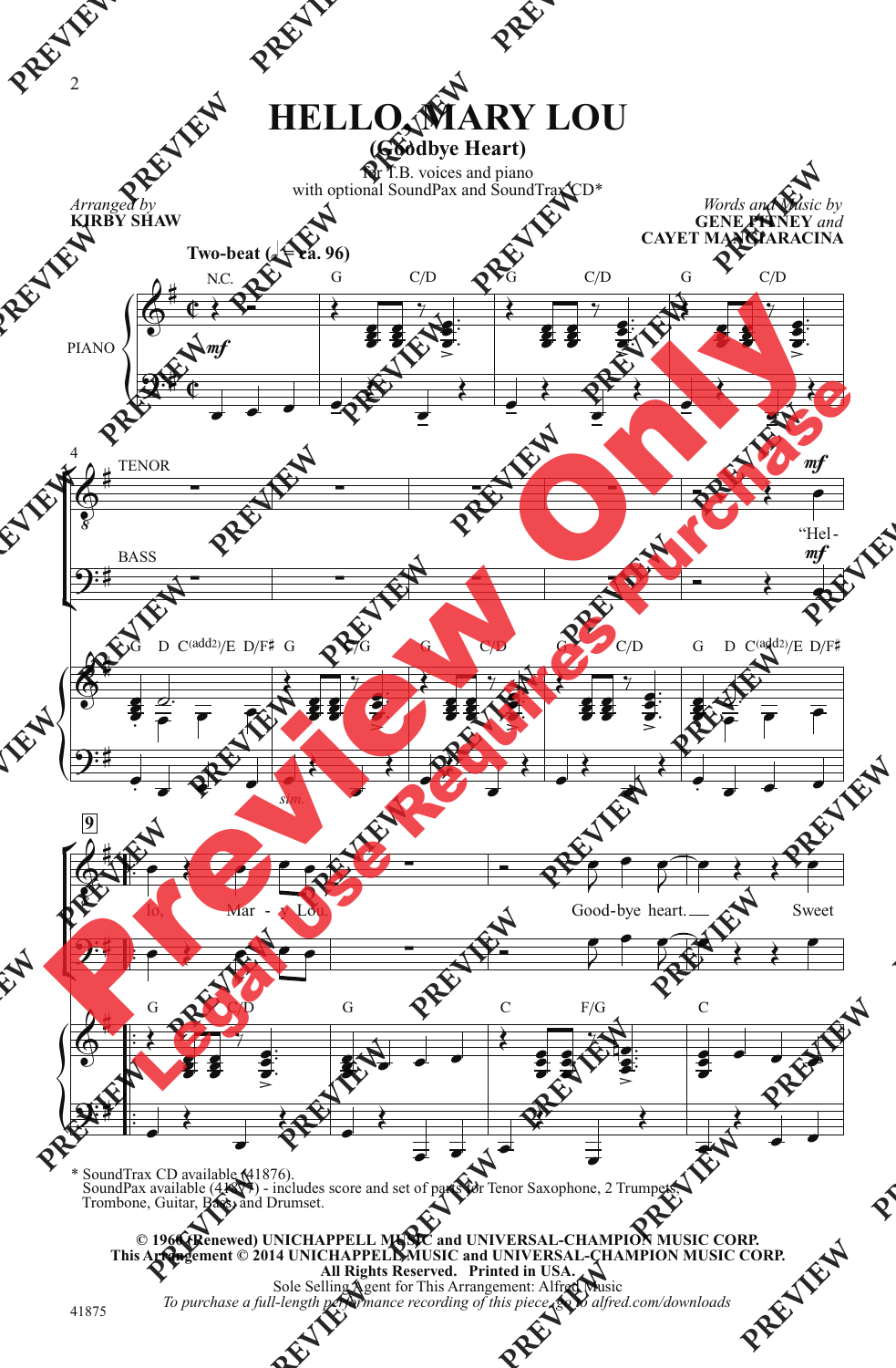

3

41875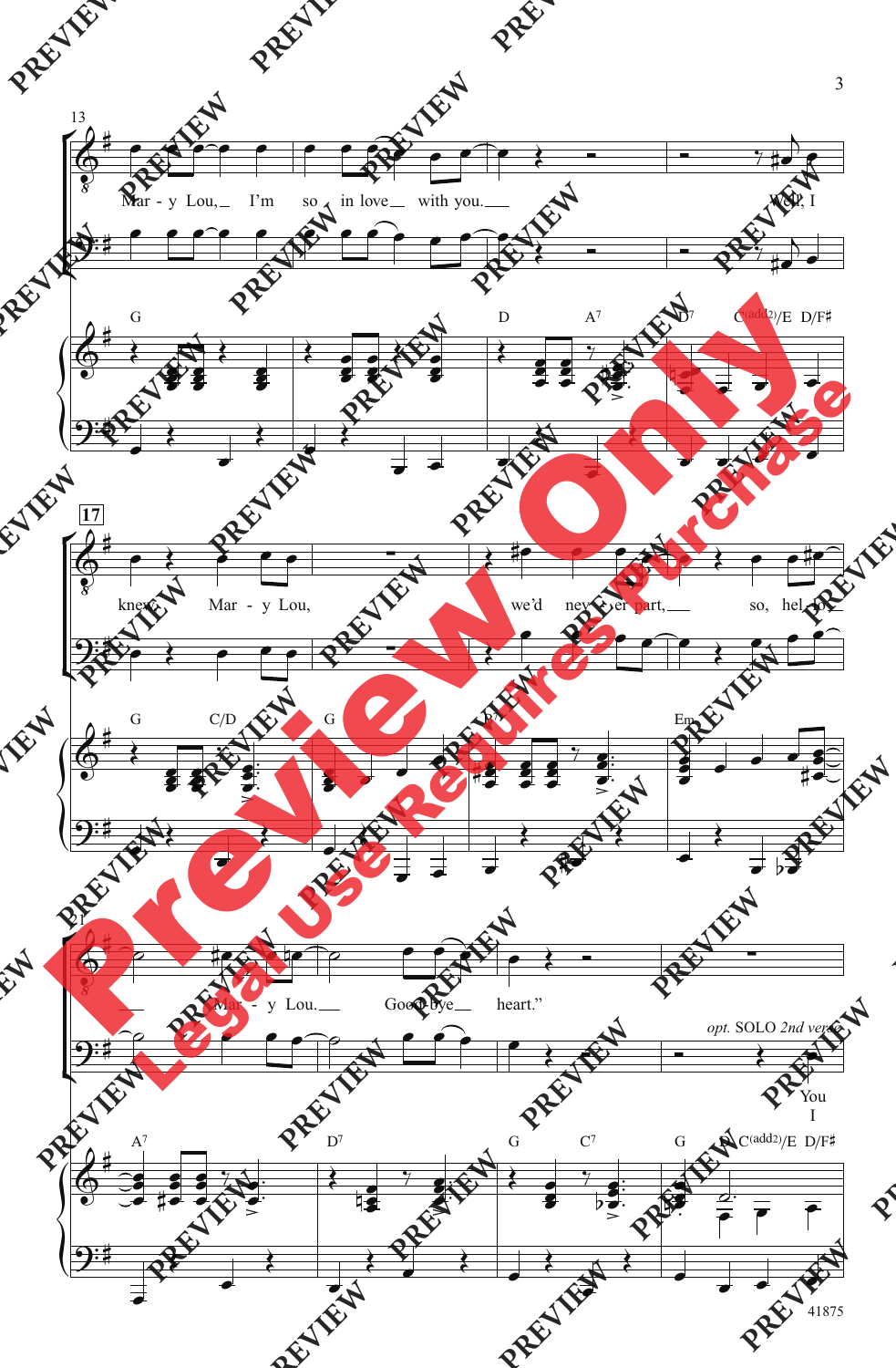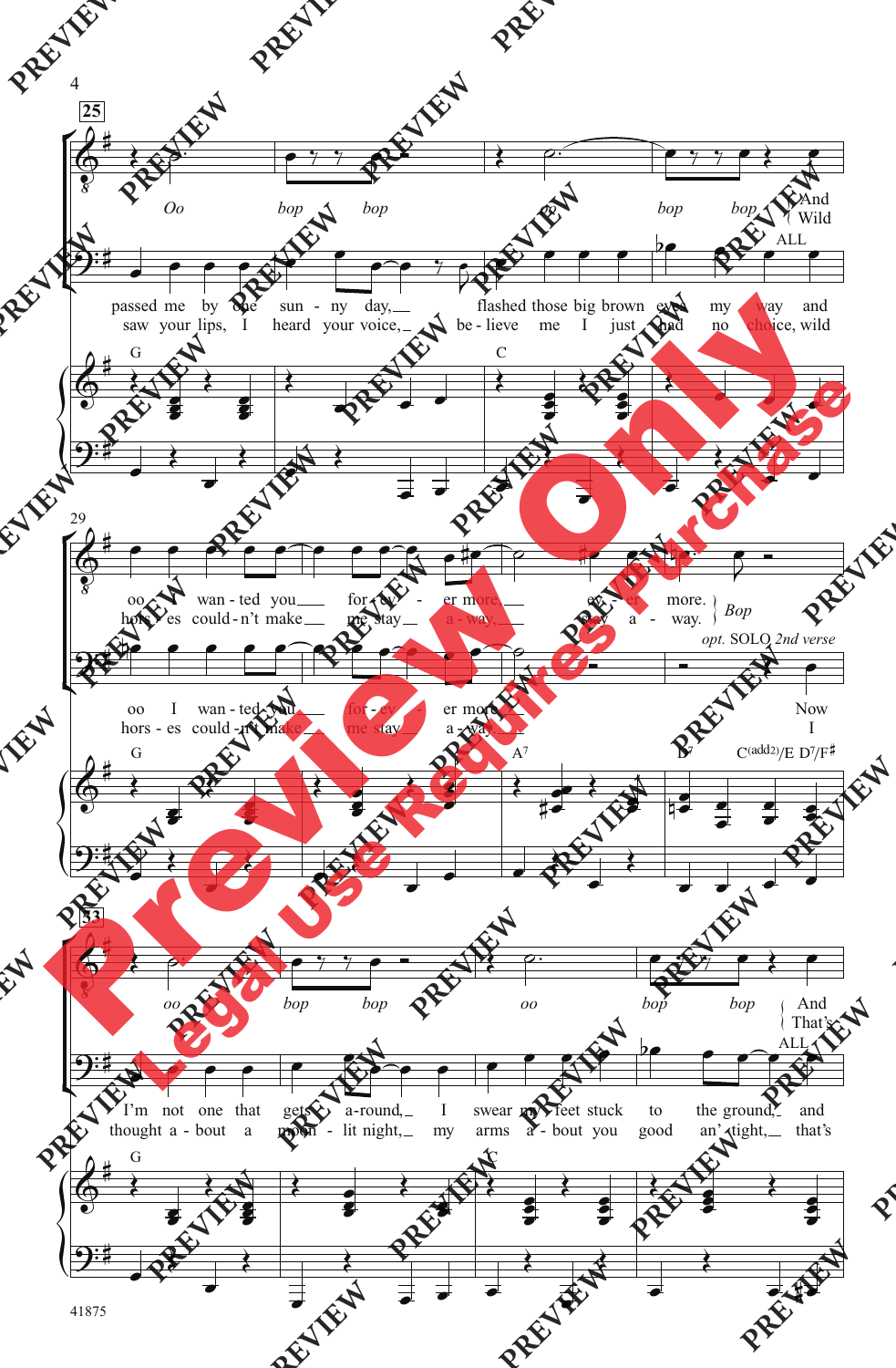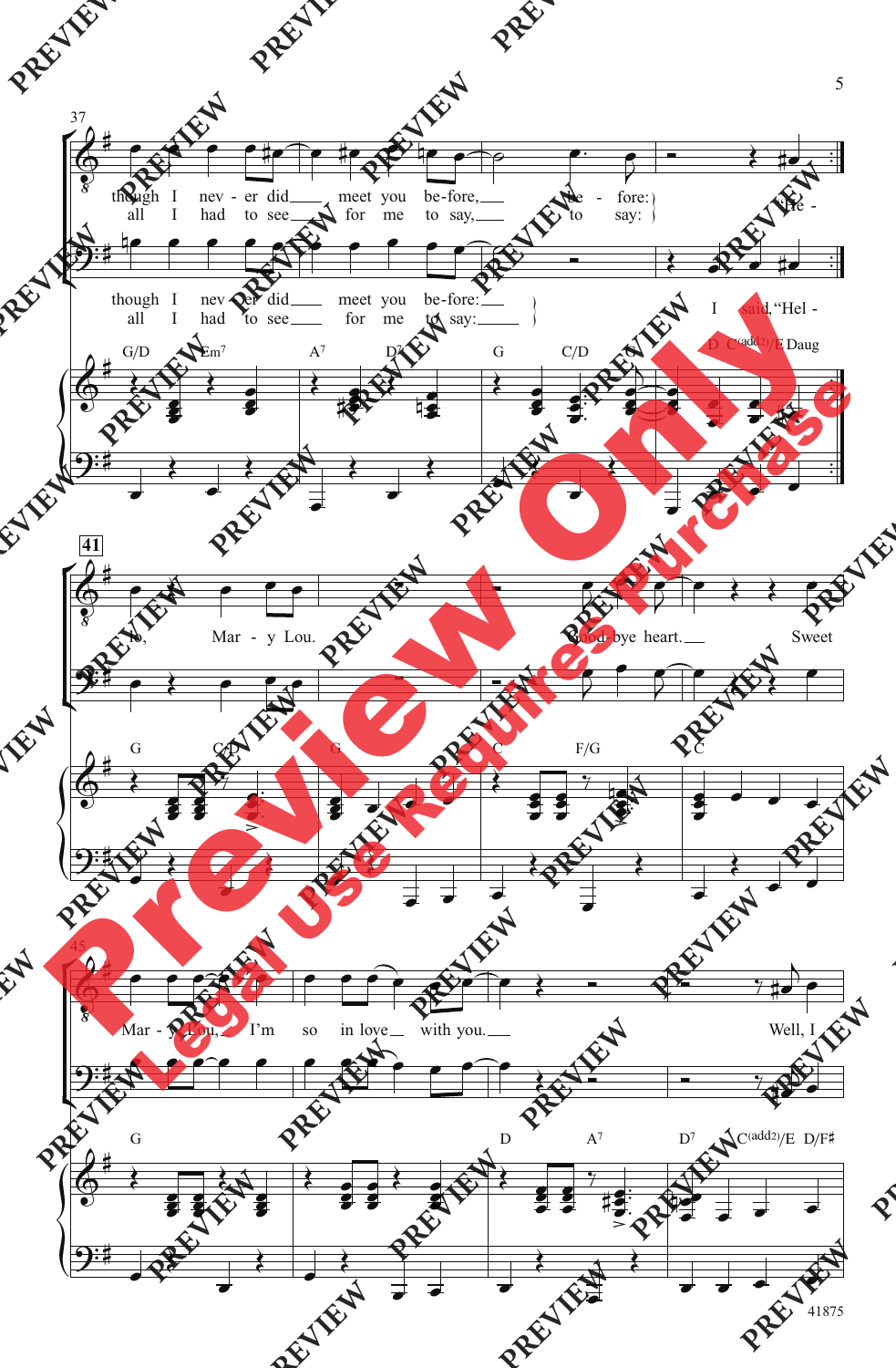

<sup>41875</sup>

6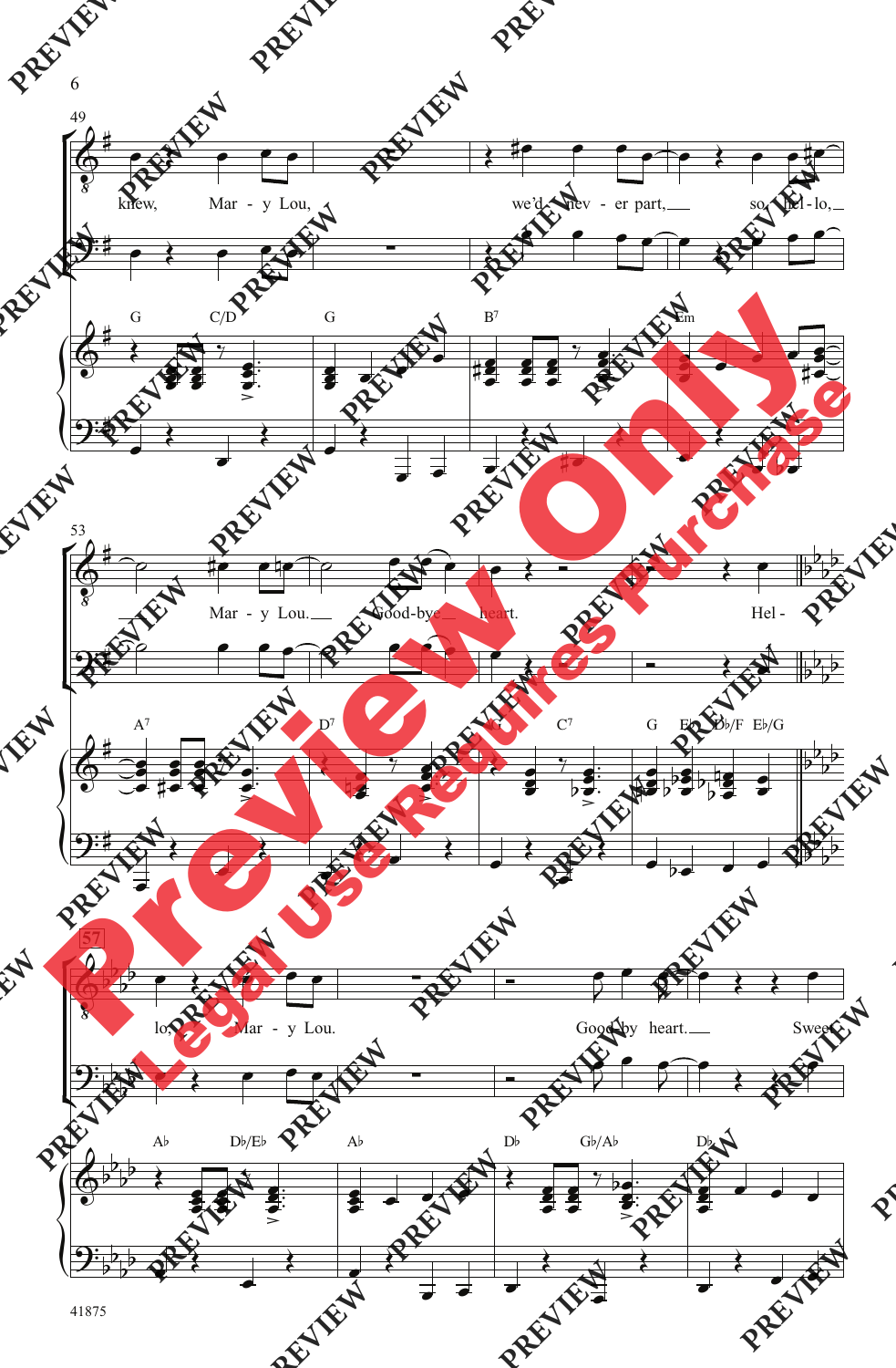